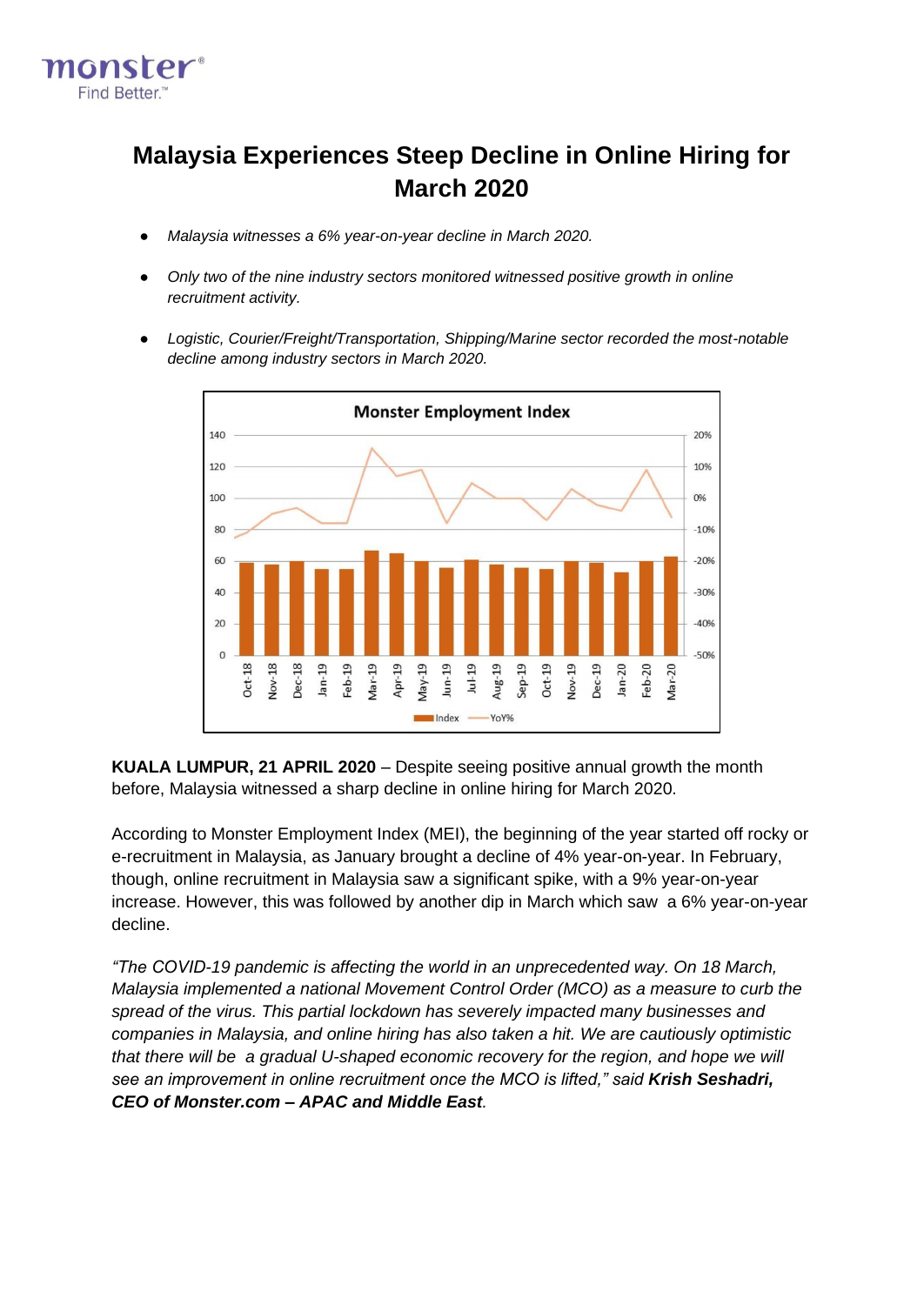

| Jan | Feb | Mar | Apr | Mav | Jun | Jul | Aug | Sep | Oct | Nov | Dec | Jan | Feb | Mar | $V - O - V$ | $V-O-$ | $V - O - V$ |
|-----|-----|-----|-----|-----|-----|-----|-----|-----|-----|-----|-----|-----|-----|-----|-------------|--------|-------------|
| 19  | 19  | 19  | 19  | 19  | 19  | 19  | 19  | 19  | 19  | 19  | 19  | 20  | 20  | 20  | Jan         | yFeb   | Mar         |
| 55  | 55  | 67  | 65  | 60  | 56  | 61  | 58  | 56  | 55  | 60  | 59  | 53  | 60  | 63  | $-4%$       | 9%     | $-6%$       |

The Monster Employment Index [\(MEI\)](https://www.monster.com.sg/employment-index/) is a gauge of online job posting activity compiled monthl[y](http://monster.com.sg/) by [Monster.com.](http://monster.com.sg/) It records the industries and occupations that show the highest and lowest growth in local recruitment activity.

In March 2020, only two of the nine industry sectors monitored by the Index, witnessed growth in online recruitment activity.

Malaysia's **Oil and Gas** sector witnessed the biggest growth, registering a 6% year-on-year increase in online recruitment activity in the month of March. This is the most notable hike in e-recruitment activity for the **Oil and Gas** industry since October 2019. The growth momentum improved by nine percentage points – up from a decline of 3%in February 2020. In the short-term, the sector has fared well, up 5% (month-on-month), up 4% (three-month) and up 3% (six-month).

The **IT, Telecom/ISP and BPO/ITES** industry continues to reign as the most popular industry in e-recruitment in Malaysia. For the month of March, there was a 3% year-on-year increase in demand for hiring, but on-the-month, the sector saw no growth (zero percent).

E-recruitment activity in **Advertising, Market Research, Public Relations, Media and Entertainment** saw marginal decline of 2% on-the-year, down from 19% growth last month. Nonetheless, on a six-month basis, the sector exhibited the steepest growth (up 13%) among all sectors.

Year-on-year, the **Hospitality** industry receded in annual growth for the first time since April 2019, with a decrease of 3%. Month-on-month, the sector saw a decline of 8%.

Meanwhile, the **Logistic, Courier/Freight/Transportation, Shipping/Marine** sector recorded the most notable decline among industry sectors in March 2020, with a 18% yearon-year decline.

In terms of specific job roles, the year-on-year growth for professionals was positive in only one of the nine job-roles monitored by the Index. **Software, Hardware, Telecom** professionals were the only occupation group to record positive growth among job-roles, with a 9% year-onyear growth in March. In short-term, the sector witnessed strong double-digit growth across the board; up 12% (month-on-month), up 29% (three-month) and up 24% (six-month).

**Marketing & Communications** professionals witnessed a 5% decline on an annual basis in March and long-term growth momentum for this occupation group eased by 10% between February and March 2020. However, monthly demand recorded a small growth of 1% in March.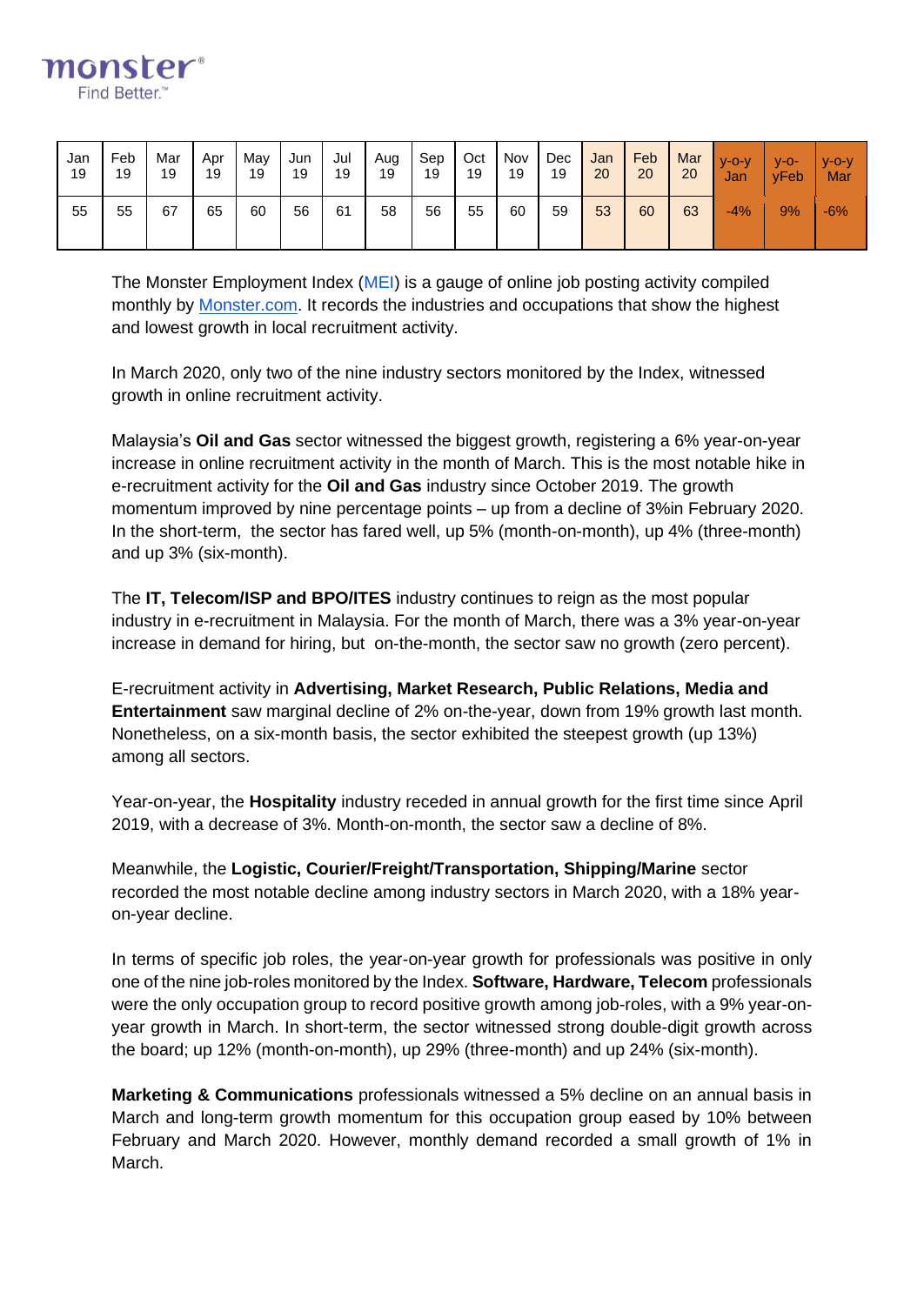

Year-on-year, **Sales & Business Development** professionals recorded a decline of 6%. Nevertheless, online demand remained positive on all other parameters; up 5% (month-onmonth), up 10% (three-month) and up 4% (six-month).

Meanwhile, **Customer Service** and **Hospitality & Travel** (both down 27% year-on-year) recorded the steepest annual decline in March 2020 among job-roles.

The Monster Employment Index is a monthly gauge of online job posting activity, based on a real-time review of millions of employer job opportunities culled from a large representative selection of career websites and online job listings across Malaysia. The Index does not reflect the trend of any one advertiser or source but is an aggregate measure of the change in job listings across the industry.

|                                                                                             | 2019 |     |     |     |     |     |     |     |     |     |     | 2020 |     |  |
|---------------------------------------------------------------------------------------------|------|-----|-----|-----|-----|-----|-----|-----|-----|-----|-----|------|-----|--|
|                                                                                             | Mar  | Apr | May | Jun | Jul | Aug | Sep | Oct | Nov | Dec | Jan | Feb  | Mar |  |
| IT, Telecom/ISP and BPO/ITES                                                                | 134  | 134 | 127 | 125 | 136 | 141 | 139 | 138 | 149 | 146 | 123 | 138  | 138 |  |
| <b>Engineering, Construction and</b><br><b>Real Estate</b>                                  | 68   | 62  | 59  | 54  | 59  | 56  | 56  | 56  | 58  | 57  | 51  | 56   | 60  |  |
| <b>BFSI</b>                                                                                 | 76   | 71  | 65  | 59  | 68  | 64  | 62  | 57  | 63  | 63  | 55  | 67   | 68  |  |
| Production/Manufacturing,<br><b>Automotive and Ancillary</b>                                | 95   | 93  | 89  | 88  | 91  | 88  | 88  | 87  | 89  | 89  | 86  | 91   | 93  |  |
| Oil and Gas                                                                                 | 99   | 106 | 99  | 102 | 110 | 116 | 102 | 98  | 99  | 101 | 96  | 100  | 105 |  |
| <b>Hospitality</b>                                                                          | 61   | 63  | 63  | 59  | 66  | 71  | 61  | 58  | 66  | 68  | 68  | 64   | 59  |  |
| <b>Retail</b>                                                                               | 55   | 54  | 47  | 42  | 48  | 45  | 45  | 40  | 45  | 40  | 30  | 43   | 46  |  |
| Logistic, Courier/ Freight/<br><b>Transportation, Shipping/ Marine</b>                      | 80   | 73  | 68  | 59  | 71  | 63  | 59  | 59  | 58  | 58  | 45  | 55   | 66  |  |
| <b>Advertising, Market Research,</b><br><b>Public Relations, Media and</b><br>Entertainment | 64   | 63  | 58  | 55  | 60  | 58  | 56  | 57  | 61  | 60  | 54  | 62   | 63  |  |

## **By Industry**

### **By Occupation**

| 2019 | 2020 |
|------|------|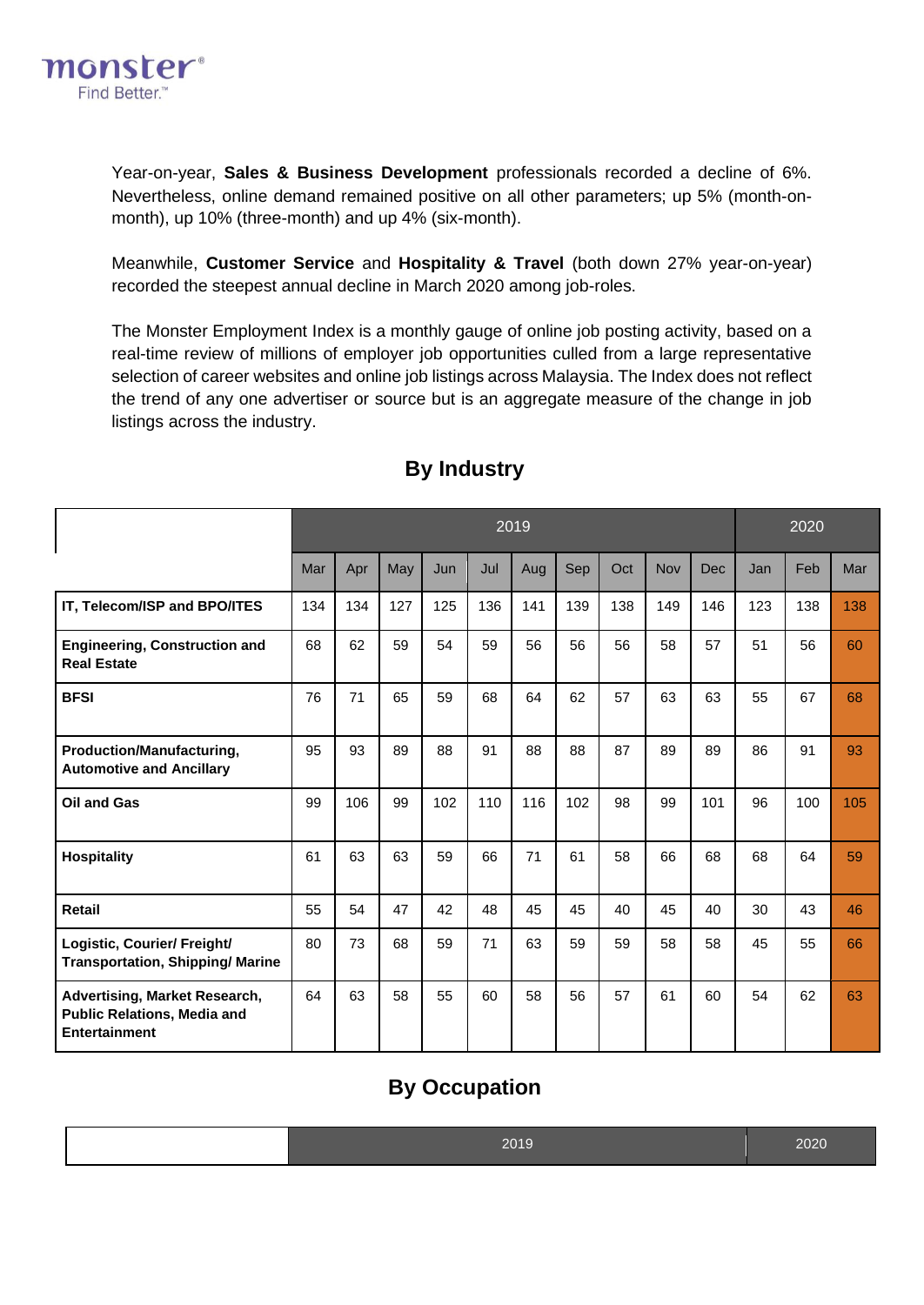|                                                       | Mar | Apr | May | Jun | Jul | Aug | Sep | Oct | <b>Nov</b> | <b>Dec</b> | Jan | Feb | Mar |
|-------------------------------------------------------|-----|-----|-----|-----|-----|-----|-----|-----|------------|------------|-----|-----|-----|
| Software, Hardware, Telecom                           | 85  | 82  | 71  | 68  | 78  | 74  | 75  | 77  | 78         | 72         | 58  | 83  | 93  |
| <b>Finance &amp; Accounts</b>                         | 70  | 67  | 63  | 59  | 65  | 61  | 60  | 56  | 60         | 60         | 55  | 63  | 64  |
| <b>Sales &amp; Business Development</b>               | 83  | 82  | 77  | 74  | 78  | 75  | 75  | 71  | 75         | 71         | 64  | 74  | 78  |
| <b>Customer Service</b>                               | 22  | 23  | 23  | 22  | 27  | 22  | 23  | 24  | 30         | 27         | 17  | 19  | 16  |
| <b>Marketing &amp; Communications</b>                 | 84  | 83  | 79  | 77  | 80  | 77  | 76  | 76  | 79         | 77         | 74  | 79  | 80  |
| HR & Admin                                            | 65  | 62  | 59  | 56  | 60  | 56  | 56  | 55  | 57         | 55         | 52  | 56  | 57  |
| <b>Engineering /Production, Real</b><br><b>Estate</b> | 70  | 66  | 62  | 59  | 64  | 60  | 60  | 60  | 61         | 61         | 56  | 62  | 65  |
| <b>Hospitality &amp; Travel</b>                       | 33  | 39  | 37  | 47  | 41  | 44  | 39  | 40  | 53         | 55         | 34  | 35  | 24  |
| <b>Purchase/Logistics/Supply</b><br>Chain             | 80  | 76  | 72  | 65  | 74  | 69  | 67  | 66  | 65         | 65         | 57  | 64  | 72  |

#### **-- ENDS -**

#### **About the Monster Employment Index**

monster® **Find Better** 

> The Monster Employment Index is a broad and comprehensive monthly analysis of online job posting activity conducted by Monster India. Based on a real-time review of millions of employer job opportunities culled from a large, representative selection of online career outlets, the Monster Employment Index presents a snapshot of employer online recruitment activity locally. Monster has taken due care in compiling and processing the data available from various sources for Monster Employment Index, but does not guarantee the accuracy, adequacy or completeness of any information and is not responsible for any errors or omissions or action / decision taken or for the results obtained from the use of such information. Monster Employment Index was first launched in India in May 2010 with data collected since October 2009 followed by Gulf in April 2011 with data collected since October 2010; Singapore in May 2014 with data collected since January 2011; Philippines and Malaysia in May 2015 with data collected since February 2014.

#### **About Monster APAC & Gulf**

Monster has been a leading online career and recruitment resource for more than 20 years. With its cutting-edge technology, it provides relevant profiles to employers and relevant jobs to jobseekers across industry verticals, experience levels and geographies. Monster today has more than 200 million people registered on the Monster Worldwide network, and with operations in more than 40 countries, provides the widest and most sophisticated job seeking, career management, recruitment and talent management capabilities.

Monster continues its pioneering work of transforming the recruiting industry with advanced technology using intelligent digital, social and mobile solutions, and a vast array of products and services.